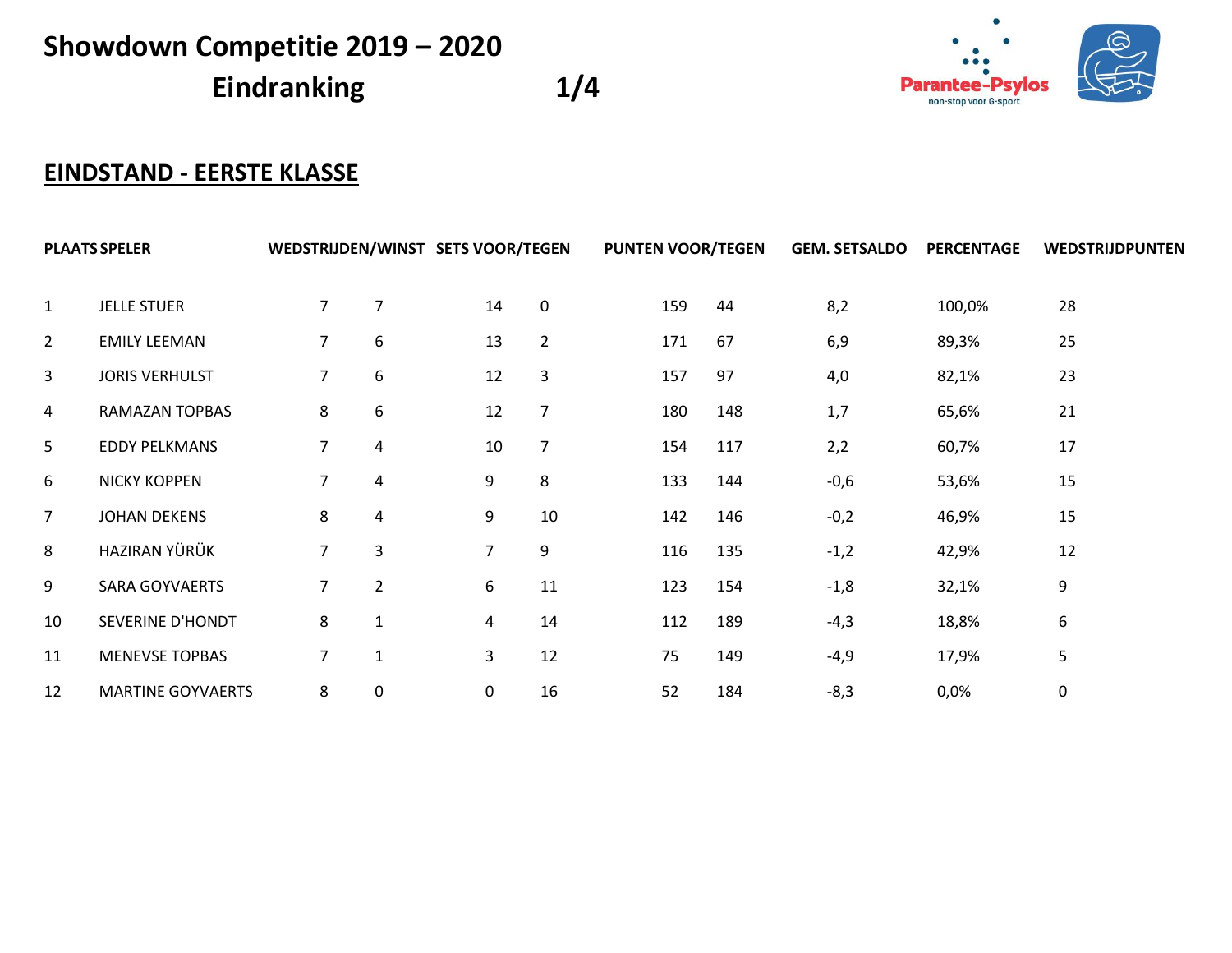**Eindranking 2/4**



## **EINDSTAND - TWEEDE KLASSE**

|                | <b>PLAATS SPELER</b>    |                | WEDSTRIJDEN/WINST SETS VOOR/TEGEN |                |              |     | <b>PUNTEN VOOR/TEGEN</b> | <b>GEM. SETSALDO</b> | <b>PERCENTAGE</b> | WEDSTRIJDPUNTEN |
|----------------|-------------------------|----------------|-----------------------------------|----------------|--------------|-----|--------------------------|----------------------|-------------------|-----------------|
| $\mathbf{1}$   | NATHAN VAN DRIESSCHE    | $\overline{7}$ | 7                                 | 14             | $\mathbf{0}$ | 161 | 27                       | 9,6                  | 100,0%            | 28              |
| $\overline{2}$ | <b>ERIK VAN LOOK</b>    | 8              | 7                                 | 14             | 2            | 167 | 61                       | 6,6                  | 87,5%             | 28              |
| 3              | <b>KARMEN D'HEEDENE</b> | 8              | $\overline{7}$                    | 14             | 3            | 181 | 78                       | 6,1                  | 84,4%             | 27              |
| 4              | <b>SAM TROUBLEYN</b>    | 4              | $\overline{2}$                    | 5              | 5            | 86  | 91                       | $-0,5$               | 50,0%             | 8               |
| 5              | <b>WILLIAM WINDELS</b>  | 4              | $\overline{2}$                    | 4              | 4            | 53  | 69                       | $-2,0$               | 50,0%             | 8               |
| 6              | ERIK DE BOCK            | 8              | $\overline{\mathbf{4}}$           | 9              | 9            | 136 | 144                      | $-0,4$               | 50,0%             | 16              |
| $\overline{7}$ | LYDIE DE BLOCK          | 8              | $\overline{a}$                    | 8              | 9            | 142 | 140                      | 0,1                  | 46,9%             | 15              |
| 8              | <b>ANNY VANOPPEN</b>    | 7              | $\overline{2}$                    | 6              | 10           | 116 | 155                      | $-2,4$               | 35,7%             | 10              |
| 9              | <b>DIRK JENNES</b>      | $\overline{7}$ | $\overline{2}$                    | 5              | 10           | 103 | 147                      | $-2,9$               | 32,1%             | 9               |
| 10             | PIETER DUBOCCAGE        | 7              | $\mathbf{1}$                      | $\overline{2}$ | 13           | 76  | 172                      | $-6,4$               | 10,7%             | 3               |
| 11             | <b>DANY PUTTEMAN</b>    | 4              | 0                                 | 0              | 8            | 43  | 92                       | $-6,1$               | 0,0%              | 0               |
| 12             | MIRANDA PAUWELS         | 4              | 0                                 | 0              | 8            | 0   | 88                       | $-11,0$              | 0,0%              | 0               |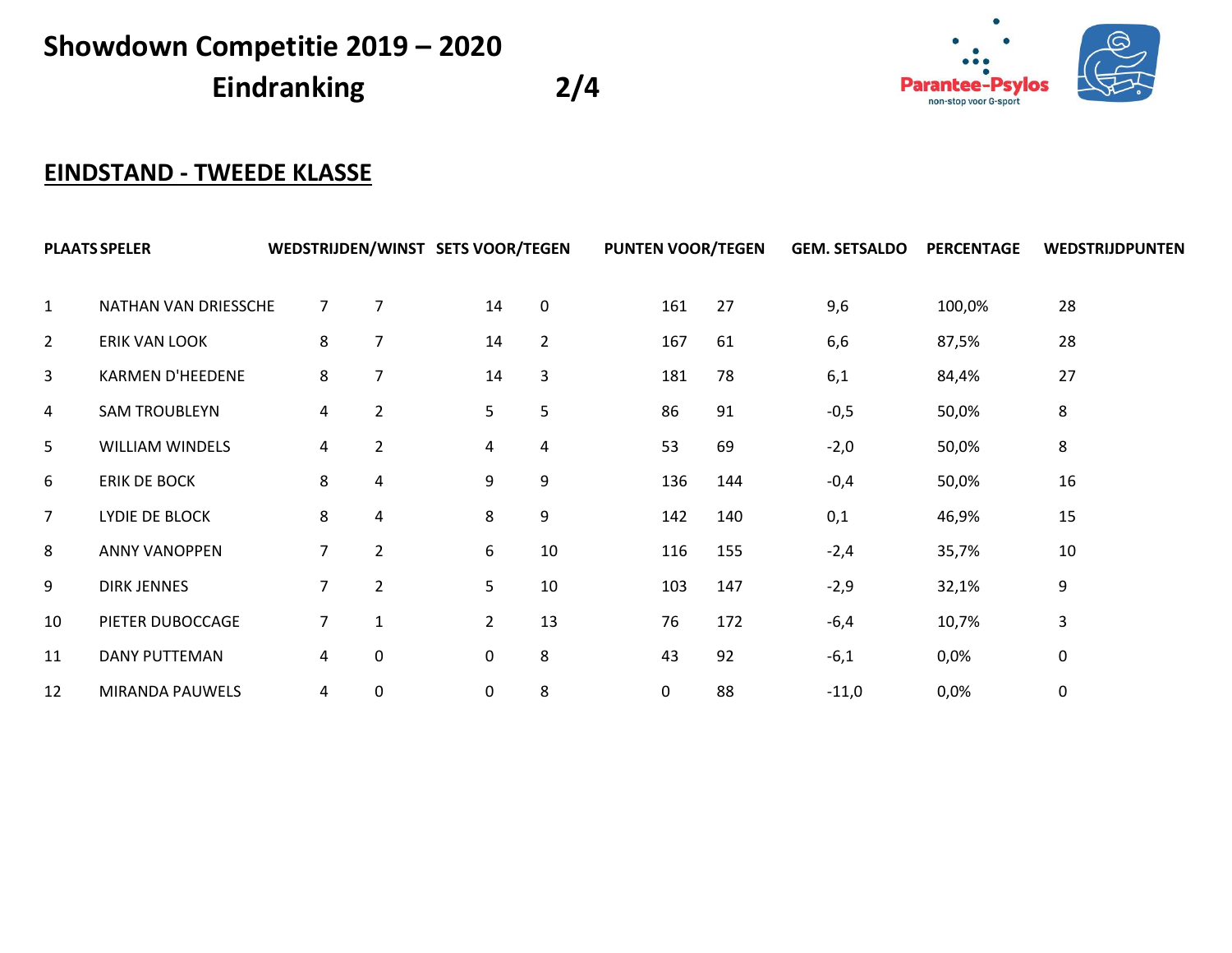**Eindranking 3/4**



## **EINDSTAND DERDE KLASSE**

| <b>PLAATS SPELER</b> |                           |                |                |                | WEDSTRIJDEN/WINST SETS VOOR/TEGEN |     | <b>PUNTEN VOOR/TEGEN</b> | <b>GEM. SETSALDO</b> | <b>PERCENTAGE</b> | WEDSTRIJDPUNTEN |
|----------------------|---------------------------|----------------|----------------|----------------|-----------------------------------|-----|--------------------------|----------------------|-------------------|-----------------|
| $\mathbf{1}$         | DANIËL ALONSO             | $\overline{7}$ | $\overline{7}$ | 14             | $\mathbf{0}$                      | 162 | 48                       | 8,1                  | 100,0%            | 28              |
| $\overline{2}$       | <b>KRIS DENOLF</b>        | $\overline{7}$ | 6              | 13             | $\overline{2}$                    | 167 | 82                       | 5,7                  | 89,3%             | 25              |
| 3                    | NATASJA ALONSO            | $\overline{7}$ | 6              | 12             | $\overline{2}$                    | 146 | 45                       | 7,2                  | 85,7%             | 24              |
| $\overline{a}$       | <b>FILIP MEEKERS</b>      | 7              | 6              | 12             | $\overline{2}$                    | 159 | 82                       | 5,5                  | 85,7%             | 24              |
| 5                    | NICO DE RECHTER           | 8              | 4              | 9              | 9                                 | 158 | 152                      | 0,3                  | 50,0%             | 16              |
| 6                    | <b>FRANK LECLUYSE</b>     | $\overline{7}$ | 3              | $\overline{7}$ | 8                                 | 131 | 131                      | 0,0                  | 46,4%             | 13              |
| $\overline{7}$       | <b>CEL STOCKMANS</b>      | 7              | 3              | $\overline{7}$ | 10                                | 145 | 161                      | $-0,9$               | 39,3%             | 11              |
| 8                    | WIM VAN UFFEL             | 8              | 3              | $\overline{7}$ | 11                                | 119 | 178                      | $-3,3$               | 37,5%             | 12              |
| 9                    | <b>KRISTEL LAUVRYS</b>    | 8              | $\overline{2}$ | 5              | 13                                | 112 | 190                      | $-4,3$               | 25,0%             | 8               |
| 10                   | <b>MARIJKE HUYBRECHTS</b> | 7              | $\overline{2}$ | 4              | 11                                | 122 | 163                      | $-2,7$               | 25,0%             | 7               |
| 11                   | PIETER-JAN CLEMENT        | 8              | $\overline{2}$ | 4              | 13                                | 93  | 172                      | $-4,6$               | 21,9%             | 7               |
| 12                   | LINDA DE MEULDER          | $\overline{7}$ | 0              | $\mathbf{1}$   | 14                                | 64  | 174                      | $-7,3$               | 3,6%              |                 |